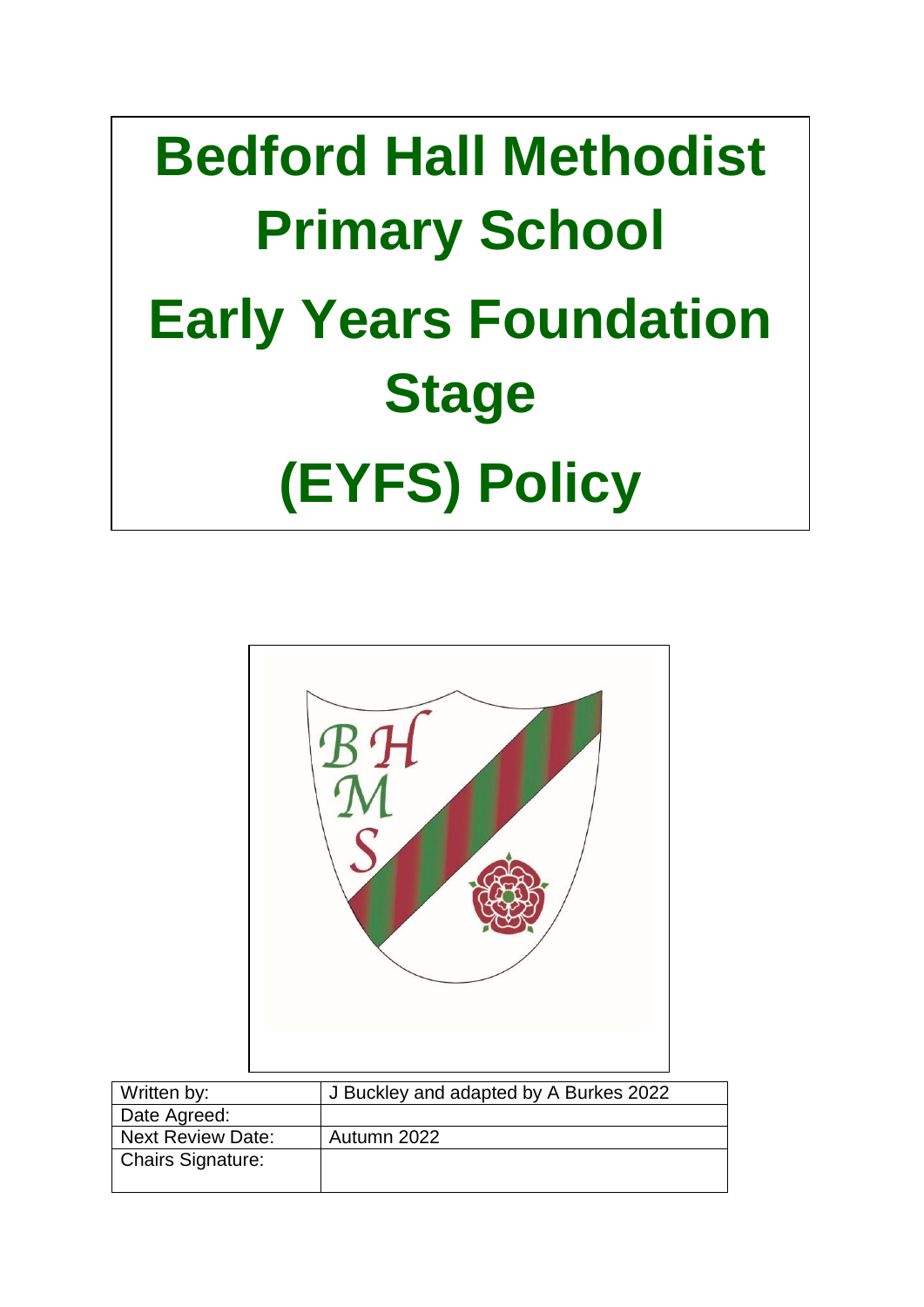# **Mission Statement**

The Epworth Education Trust is a Multi-Academy Trust established with the aim of providing outstanding learning and opportunities for the children within its care.

Children are our nation's most precious resource. Their school life and learning experience will shape them for the whole of their lives

# **Safeguarding Statement**

At the Epworth Education Trust we recognise our moral and statutory responsibility to safeguard and promote the welfare of all children.

We work to provide a safe and welcoming environment where children are respected and valued. We are alert to the signs of abuse and neglect and follow our procedures to ensure that children receive effective support, protection and justice.

The procedures contained in the Safeguarding Policy apply to all staff, volunteers and governors.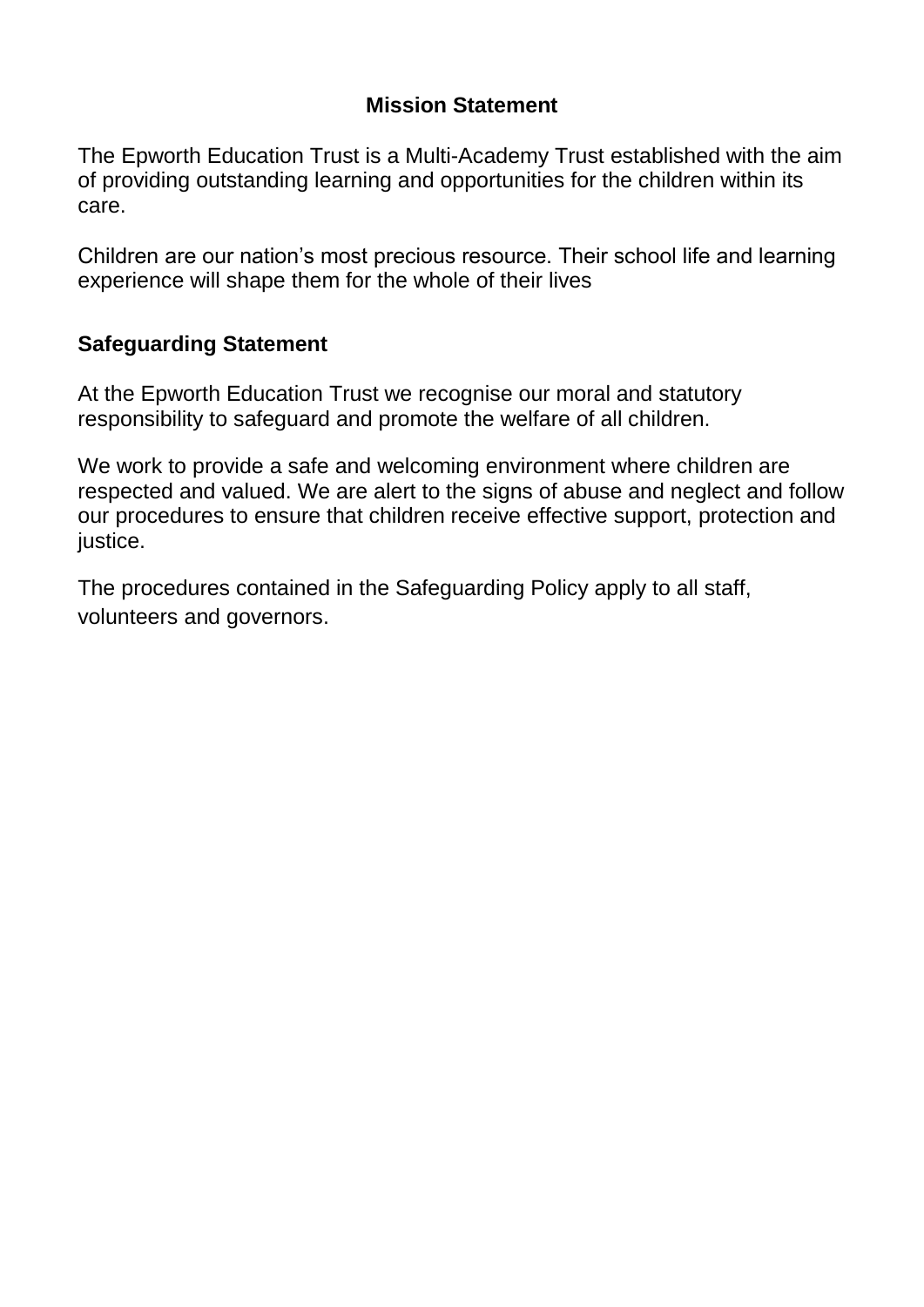## **Version Control**

## **Change Record**

| Date       | Author     | Version    | Page      | Reason for Change                                                 |
|------------|------------|------------|-----------|-------------------------------------------------------------------|
| 24.4.19    | J.A.Hewitt | <b>New</b> | <b>NA</b> | Policy completely rewritten                                       |
| 03/09/2021 | J Buckley  | 2          | <b>NA</b> | Policy reviewed in line with new EYFS<br>foundation guidance.2021 |
| 22/09/2021 | A Burkes   | 3          | <b>NA</b> | Personalised policy to school.                                    |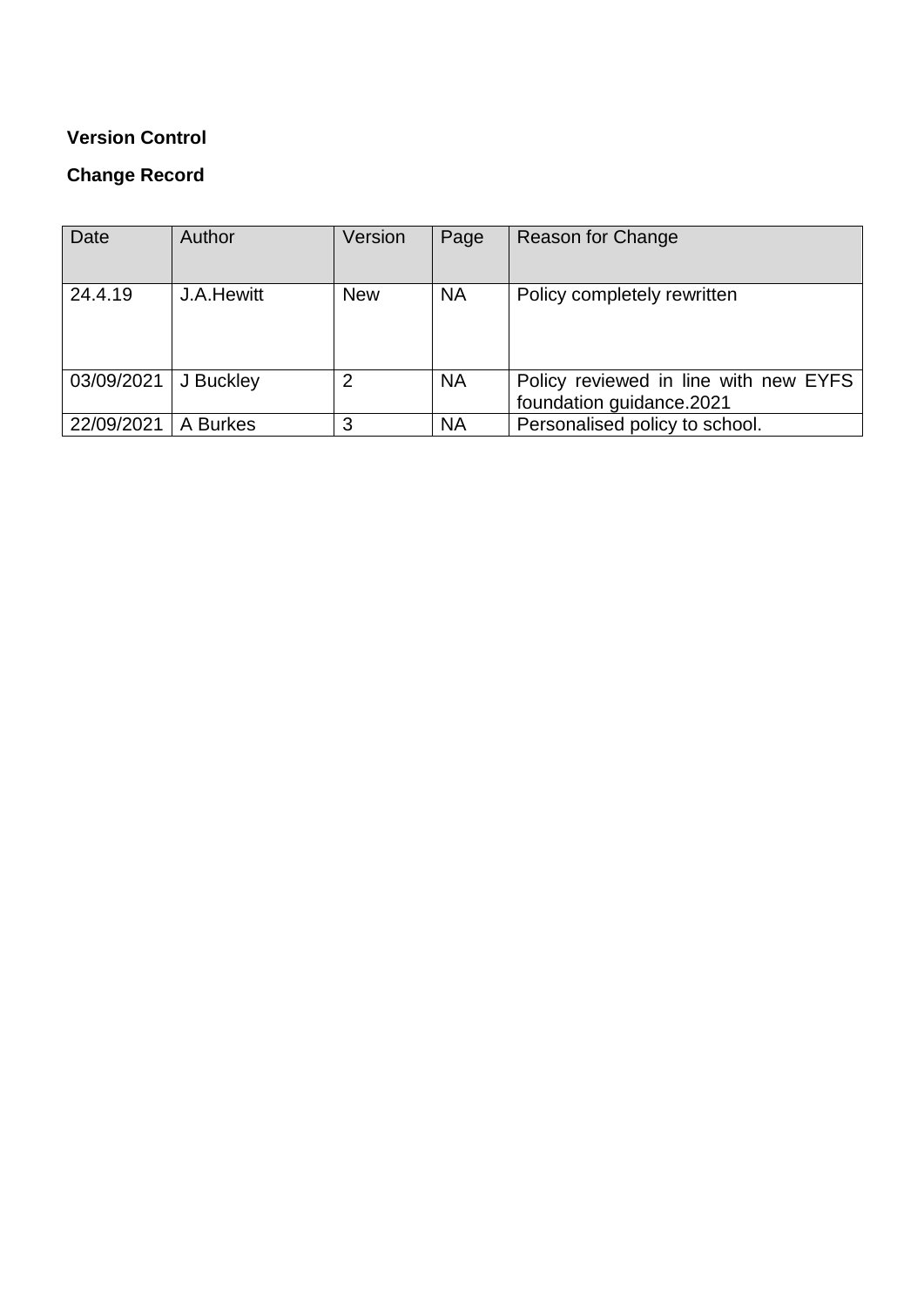# Early Years Foundation Stage (EYFS) Policy

#### **Contents:**

#### **[Statement of intent](#page-3-0)**

- 1. [Legal framework](#page-4-0)
- 2. [Roles and responsibilities](#page-6-0)
- 3. [Aims](#page-6-1)
- 4. [Learning and development](#page-7-0)
- 5. [Inclusion](#page-8-0)
- 6. [The learning environment and outdoor spaces](#page-9-0)
- 7. [Assessment](#page-9-1)
- 8. [Safeguarding and welfare](#page-10-0)
- 9. [Mobile phones and devices](#page-10-1)
- 10. Health and safety
- 11. [Staff taking medication or other substances](#page-12-1)
- 12. [Staffing](#page-13-0)
- 13. [Information and records](#page-14-0)
- 14. [Parental involvement](#page-14-1)
- 15. [Transition periods](#page-15-0)
- <span id="page-3-0"></span>16. [Monitoring and review](#page-17-0)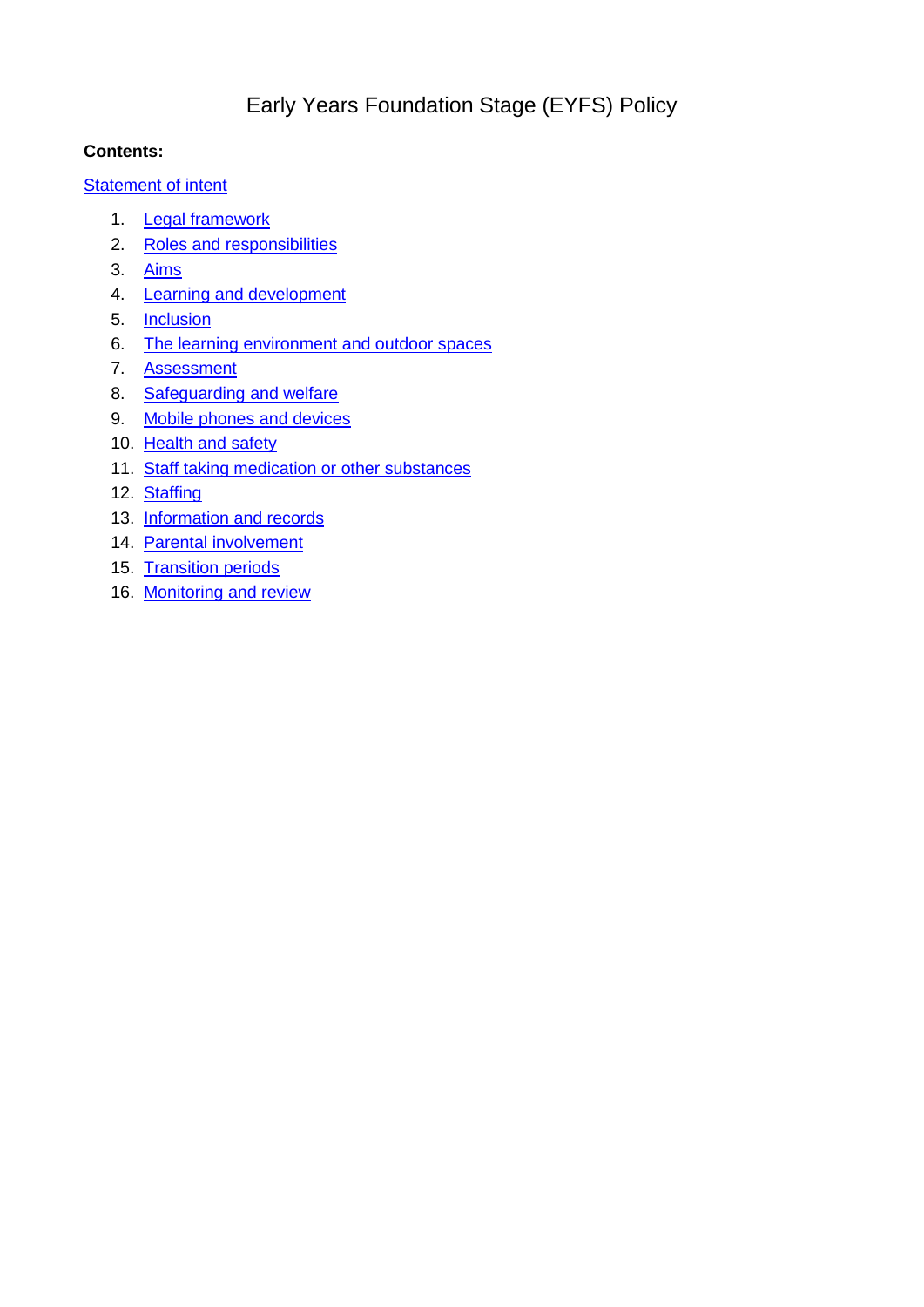#### **Statement of intent**

At Bedford Hall we greatly values the importance of the Early Years Foundation Stage (EYFS) in providing a secure foundation for future learning and development. This policy has been developed in conjunction with the relevant DfE guidance and legislation to ensure that each child has a happy and positive start to their school life in which they can build a foundation for a love of learning.

We ensure that children learn and develop well and are kept healthy and safe. We promote teaching and learning to ensure children's readiness for the next stage of their education, and give children a broad range of knowledge and skills that provide the right foundation for good future progress through school and life.

We seek to provide:

- **Quality and consistency**, so that every child makes good progress and no child gets left behind.
- **A secure foundation** through learning and development opportunities which are planned around the needs and interests of each child and are assessed and reviewed regularly.
- **Partnership working** between practitioners and parents.
- <span id="page-4-0"></span> **Equality of opportunity** and anti-discriminatory practice, ensuring that every child is included and supported.

As part of Epworth Education Trust we recognise that every child is a competent learner who can be resilient, capable, confident and self-assured. We recognise that children develop in individual ways, at varying rates. Children's attitudes and dispositions to learning are influenced by feedback from others; we use praise and encouragement, as well as celebration assemblies (in reception) and rewards, to encourage children to develop a positive attitude to learning.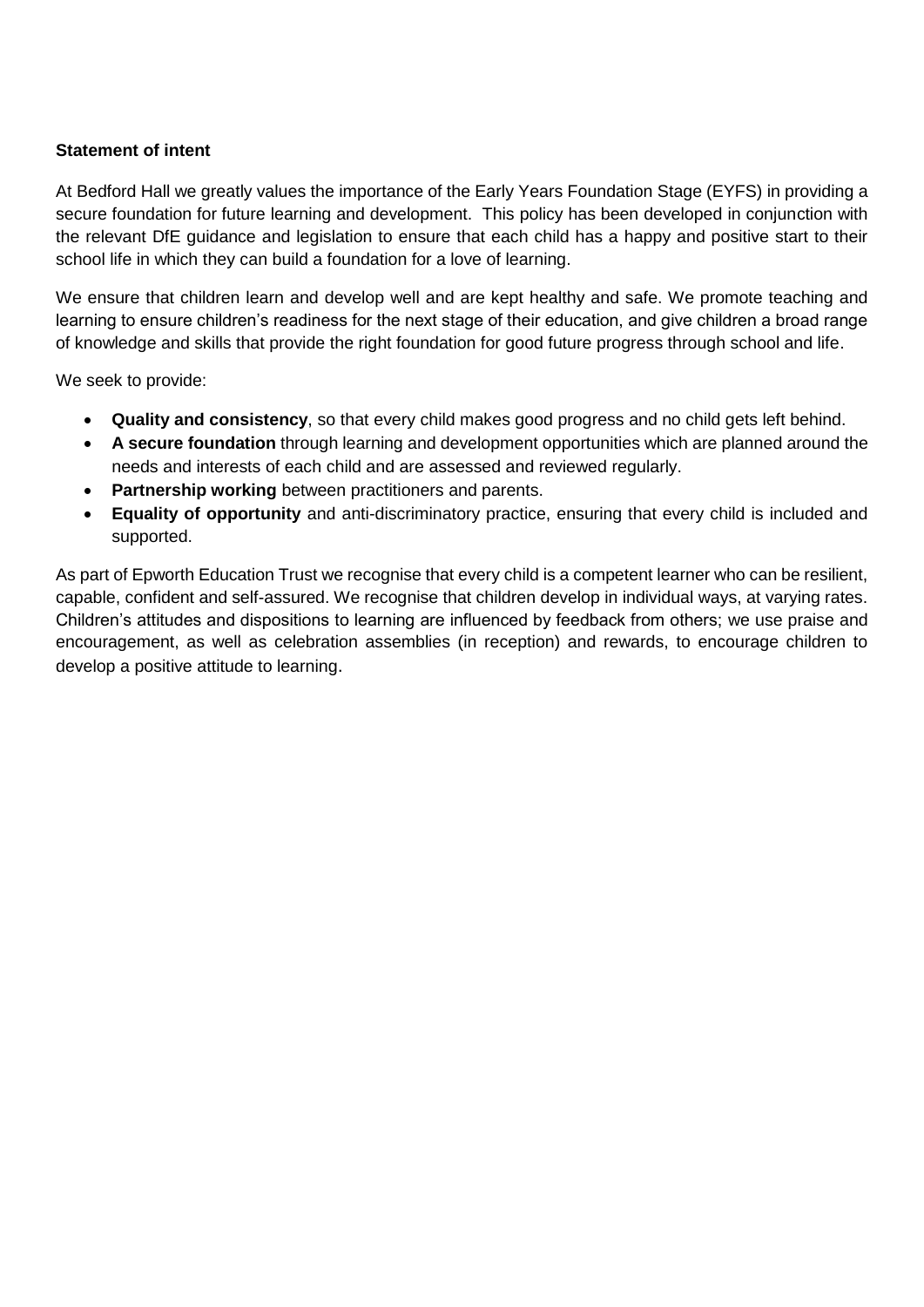## **1. Legal framework**

This policy has due regard to statutory legislation and guidance, including, but not limited to, the following:

- Childcare Act 2006
- Safeguarding Vulnerable Groups Act 2006
- Equality Act 2010
- UK General Data Protection Regulation (UK GDPR)
- Data Protection Act 2018
- DfE (2021) 'Statutory framework for the early years foundation stage'
- DfE (2021) 'Development Matters'
- DfE (2021) 'Keeping children safe in education 2021'
- DfE (2018) 'Working Together to Safeguard Children'
- DfE (2015) 'The Prevent duty'
- Early Education (2021) 'Birth to 5 Matters'
- UK Council for Internet Safety (2020)

This policy is intended to be used in conjunction with the following Trust and schools' policies:

- Special Educational Needs and Disabilities (SEND) Policy
- Teaching and Learning Policy
- Child Protection and Safeguarding Policy
- Allegations of Abuse Against Staff Policy
- Drug and Alcohol Policy
- Whole-School Food Policy
- Equal Opportunities Policy
- Supporting Pupil's with Medical Conditions Policy
- Health and Safety Policy
- Recruitment Policy
- Data Protection Policy
- Acceptable IT Usage Policy for Staff
- Mobile Phones Policy
- Complaints Procedures Policy
- Intimate Care Policy
- Educational Visits Policy
- Positive Behaviour Policy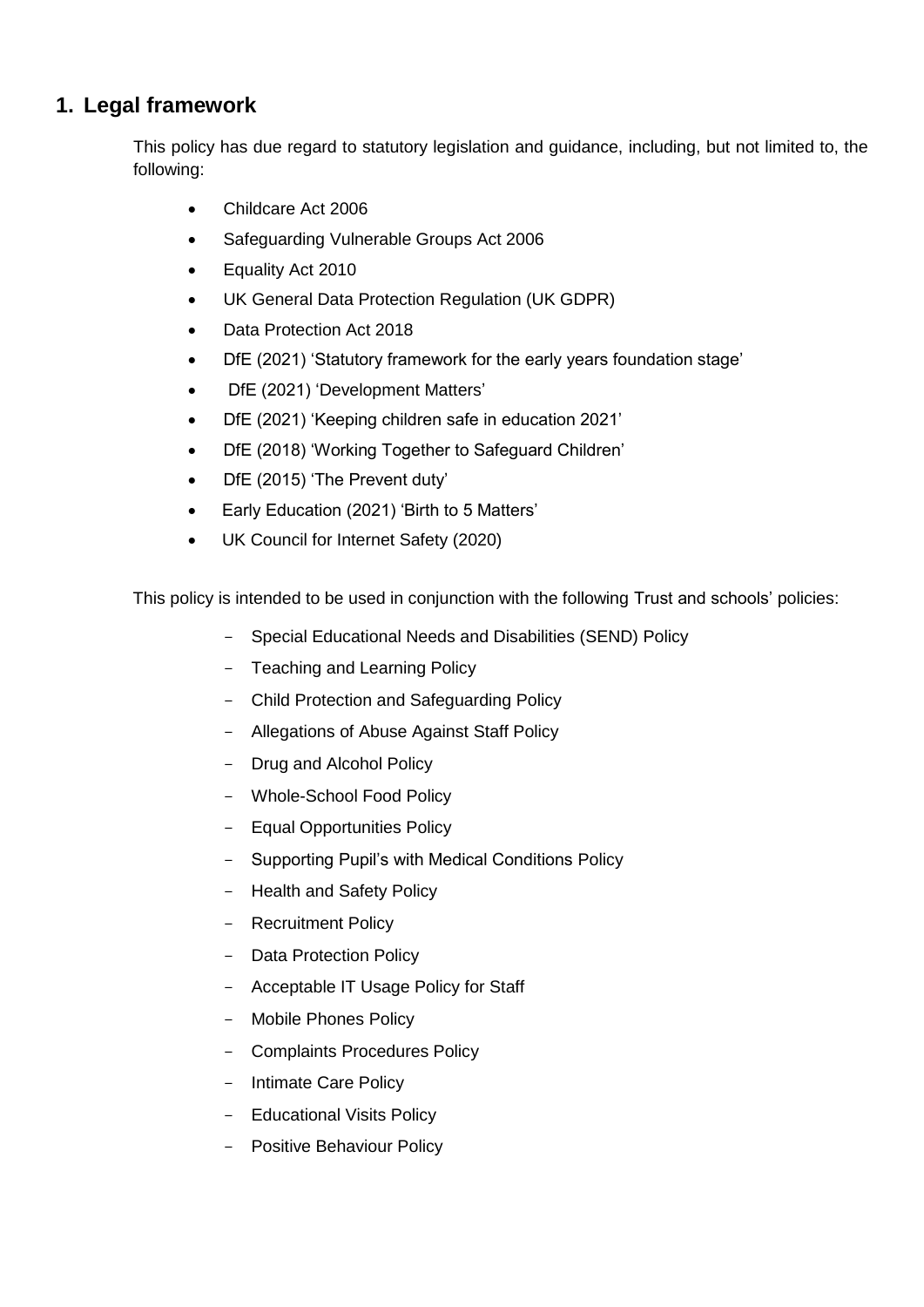## <span id="page-6-0"></span>**2. Roles and responsibilities**

The Trustees of Epworth Education Trust have the overall responsibility for ensuring a policy is in place to safeguard children that includes an explanation of the action to be taken when there are safeguarding concerns about a child, the use of mobile phones and cameras, and staff safeguarding training requirements. These issues are addressed in part in this policy and in further detail in each school's Child Protection and Safeguarding Policies and the Trust Acceptable IT Usage Policy for Staff. The Trustees have the overall responsibility for ensuring there is a policy in place in the event of an allegation being made against a member of staff. These issues are addressed in the Trust's Allegations of Abuse Against Staff Policy.

The school's local advisory board have the overall responsibility for the implementation of this policy and that the policy does not discriminate on any grounds, including, but not limited to, ethnicity/national origin, culture, religion, gender, disability or sexual orientation.

The Local Advisory Board have responsibility for handling complaints regarding this policy, as outlined in the Trust's Complaints Procedures Policy.

The EYFS lead, in conjunction with the Headteacher, has responsibility for the day-to-day implementation and management of this policy.

Staff, including teachers, support staff and volunteers, are responsible for familiarising themselves with, and following, this policy.

Staff, including teachers, support staff and volunteers, are responsible for remaining alert to any issues of concern in children.

#### <span id="page-6-1"></span>**3. Aims**

Through the implementation of this policy, we aim to:

- Give each child a happy and positive start to their school life in which they can establish a solid foundation for a love of learning.
- Enable each child to develop socially, physically, intellectually and emotionally.
- Encourage children to develop independence within a secure and friendly atmosphere.
- Support children in building relationships through the development of social skills such as cooperation and sharing.
- Work alongside parents to meet each child's individual needs to ensure they reach their full potential.

Four overarching principles shape our practice:

- 1. Every child is a unique child, who is constantly learning and can be resilient, capable, confident and self-assured.
- 2. Children learn to be strong and independent through positive relationships.
- 3. Children learn and develop well in enabling environments, in which their experiences respond to their individual needs and there is a strong partnership between the school and parents.
- 4. Children develop and learn in different ways and at different rates.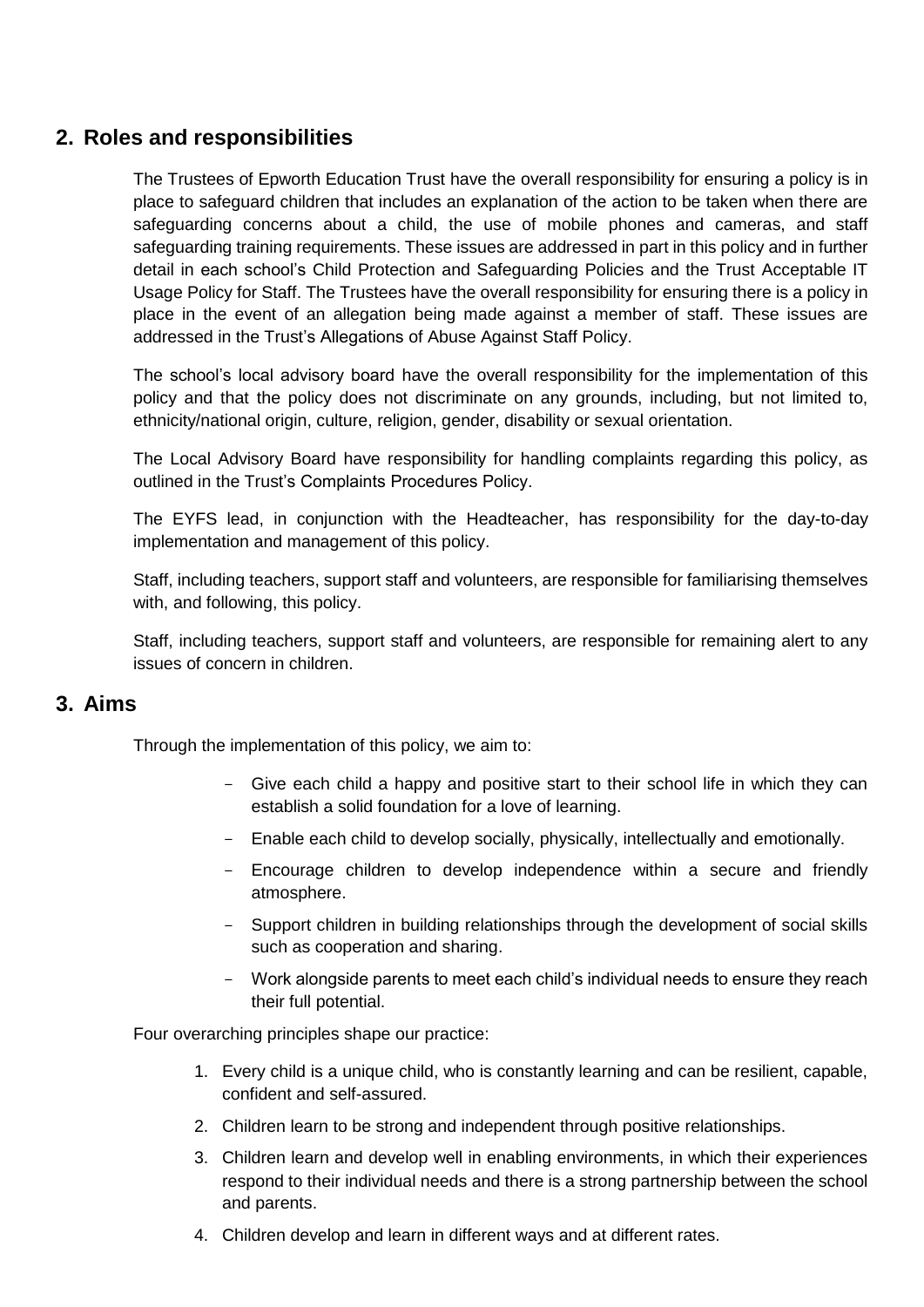To put these principles into practice, the school:

- Provides a coherently planned and sequenced balanced curriculum; centred around the school's vision to 'Learn, love, Live: Without Limits' and curriculum drivers of 'possibilities, culture and diversity' - which takes children's different stages of development into account.
- Promotes equality of opportunity and anti-discriminatory practice.
- Works in partnership with parents.
- Plans challenging learning experiences, based on individual needs, which are informed by observation and assessment.
- Develop close relationships between staff and children within the settings.
- Provides a safe and secure learning environment.

#### <span id="page-7-0"></span>**4. Learning and development**

In partnership with parents, each school promotes the learning and development of pupils to ensure they are ready for the next stage of education.

The EYFS curriculum is based on an observation of children's needs, interests and stages of development. Learning and development in school are planned to reflect these interests and individual circumstances in order to provide each child with a challenging and enjoyable experience.

There are seven areas of learning and development that must shape education programmes in EYFS settings. These are split into two sections – prime and specific; however, all the sections are interconnected and important.

The 'prime' areas of learning and development are:

- Communication and language:
- Listening, attention and understanding
- Speaking
- Physical development:
- Gross motor skills
- Fine motor skills
- Personal, social and emotional development:
- Self-regulation
- Managing self
- Building relationships

The 'specific' areas of learning and development are:

- Literacy:
- Comprehension
- Word reading
- Writing
- Mathematics:
- Numbers
- Numerical patterns
- Understanding the world:
- Past and present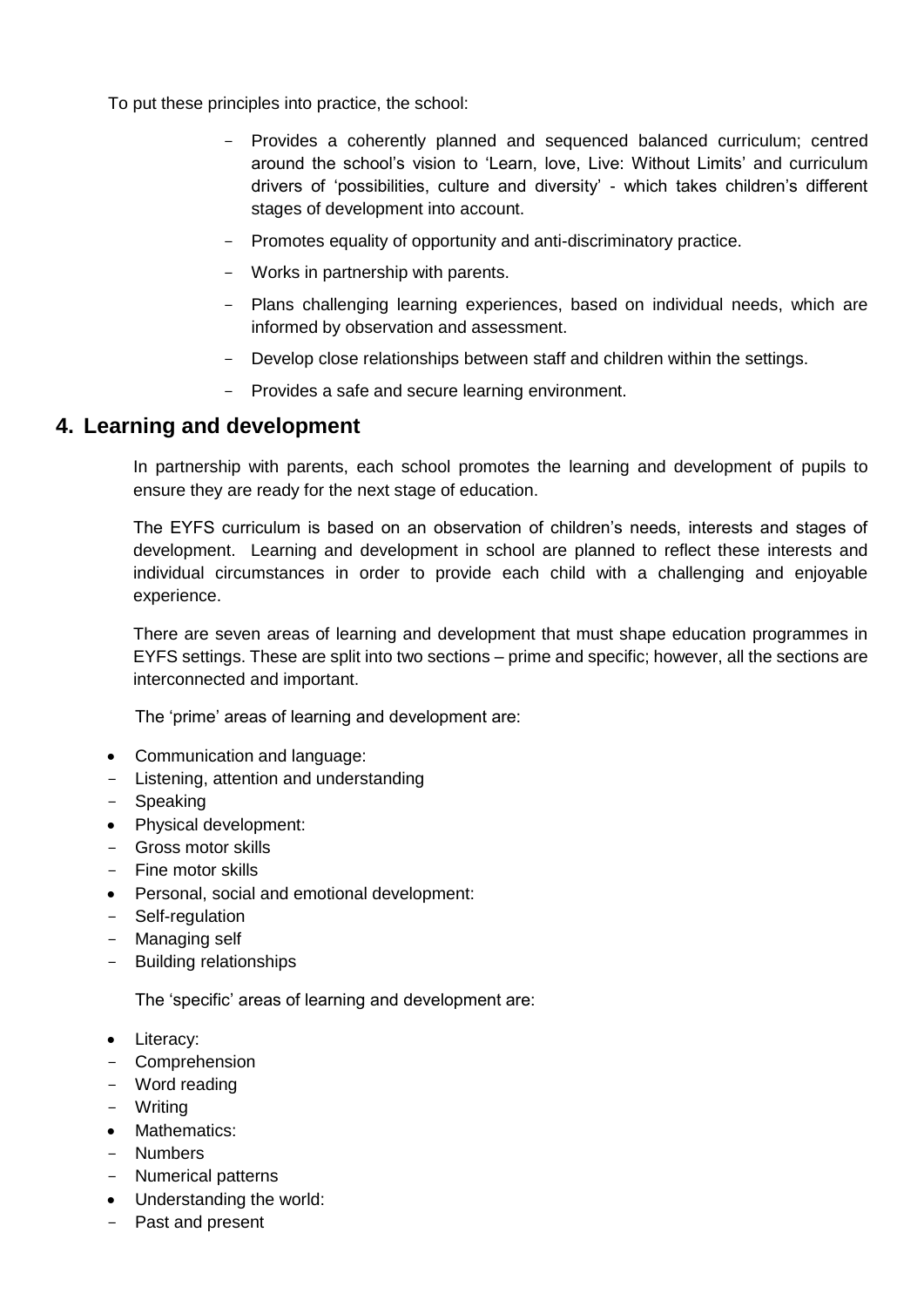- People, culture and communities
- The natural world
- Expressive arts and design:
- Creating with materials
- Being imaginative and expressive

In organising and implementing educational programmes, the school will ensure that a broad range of activities and experiences are planned, having regard to three characteristics of effective teaching and learning in the EYFS:

- Playing and exploring children investigate and experience things.
- Active learning children concentrate, keep on trying if they encounter difficulties and enjoy their achievements.
- Creating and thinking critically children have and develop their own ideas, make links between ideas, and develop strategies for doing things.

The high ambition the EYFS curriculum embodies at Bedford Hall Methodist is shared by all staff. Teaching staff plan regular opportunities to revisit and revise key knowledge and skills so children know, remember and do more; enabling them to integrate new knowledge into larger concepts.

The EYFS curriculum is 'without limits' and is designed to give all pupils the knowledge and skills needed for future learning and success.

#### <span id="page-8-0"></span>**5. Inclusion**

All children are valued as individuals irrespective of their ethnicity, culture, religion, home language, background, ability or gender. The Equal Opportunities Policy ensures that the needs of all children are met, regardless of any protected characteristics they have.

The Special Educational Needs and Disabilities (SEND) Policy ensures all children receive the support they need and are given the best learning experience possible. SEND in the EYFS setting will be monitored and managed by the school's SENCO.

The EYFS curriculum is planned in order to meet the needs of the individual child and support them at their own pace. In Foundation Stage we set realistic and challenging expectations that meet the needs of our children. Assessments take into account contributions from a range of perspectives to ensure that any child with potential special educational needs is identified at the earliest possible opportunity. Early identification of special needs is crucial to enable staff to support the development of each child. Concerns are always discussed with parents/carers at an early stage and the SENDCo is called upon for further information and advice.

To ensure inclusion, the school:

- plans opportunities that build upon and extend children's knowledge, life experiences and interests, and develop their self-esteem and confidence;
- use a wide range of teaching strategies based on children's learning needs;
- provide a wide range of opportunities to motivate and support children and to help them to learn effectively;
- provide a safe and supportive learning environment in which the contribution of all children is valued;
- use resources which reflect diversity and are free from discrimination and stereotyping;
- plan challenging activities for children whose ability and understanding are in advance of their language and communication skills;
- ensure children are valued as individuals irrespective of their ethnicity, culture, religion, home language, background, ability or gender.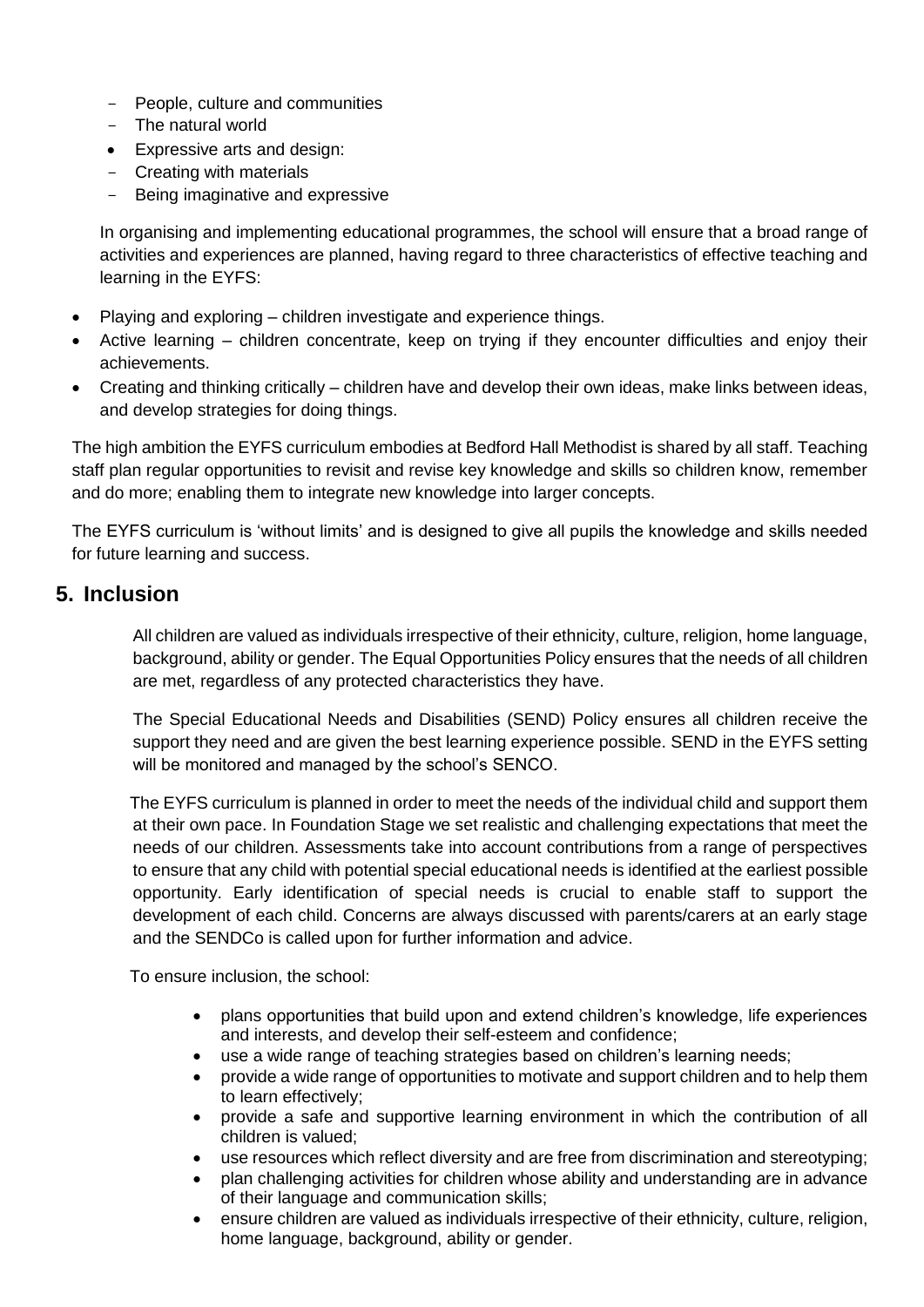## <span id="page-9-0"></span>**6. The learning environment and outdoor spaces**

The learning environment is organised in such a way that children can explore and learn in a safe environment.

Children have access to an enclosed outdoor play area, and daily outdoor activities are planned, unless circumstances, such as the weather, would make outdoor activity inappropriate and unsafe.

There are toilet facilities in each EYFS classroom and there are hygienic changing facilities containing a supply of equipment, nappies and spare clothes.

## <span id="page-9-1"></span>**7. Assessment**

Assessment plays an important part in helping the school to recognise children's progress, understand their needs, plan activities, and assess the need for support.

Parents will be kept up-to-date with their child's progress and development, and the class teacher / Nursery Manager will address any learning and development needs in partnership with parents.

Ongoing formative assessments are used to assess the day-to-day learning and development of children in the EYFS. Practitioners interact and observe children to understand their interests and learning needs, and will use this information to inform practice and provision for each child.

The EYFS setting will undertake a summative assessment of the level of each child's development at certain stages. These are:

- Progress check at age two a short written summary of children's development in the prime areas.
- Reception Baseline Assessment a short assessment which is taken within the first six weeks of a child starting reception year.
- The EYFS Profile a comprehensive assessment completed at the end of the EYFS to provide a well-rounded picture of a child's knowledge, understanding and abilities, attainment against the early learning goals (ELGs), and their readiness for Year 1.

Assessment evidence is recorded via Tapestry and Target Tracker which are limited to that which is absolutely necessary to promote children's successful learning and development. Usage agreements for Tapestry are signed by parents if given access to the assessment tool.

The school reports EYFS Profile results to the LA when these are requested. The LA is under a duty to return this data to the relevant government department.

Reasonable adjustments will be made to the assessment process for children with SEND as appropriate.

The class teacher / Nursery Manager will discuss any cause for concern in a child's progress with the child's parents, especially where this concern relates to the prime areas of learning. A strategy of support will be agreed upon and consideration will be taken as to whether the child may have SEND which requires additional support.

The school takes reasonable steps to provide opportunities for children with EAL to use their home language in play and learning whilst also ensuring that these children have sufficient opportunities to reach a good standard of English. During assessment, if it is found that a child does not have a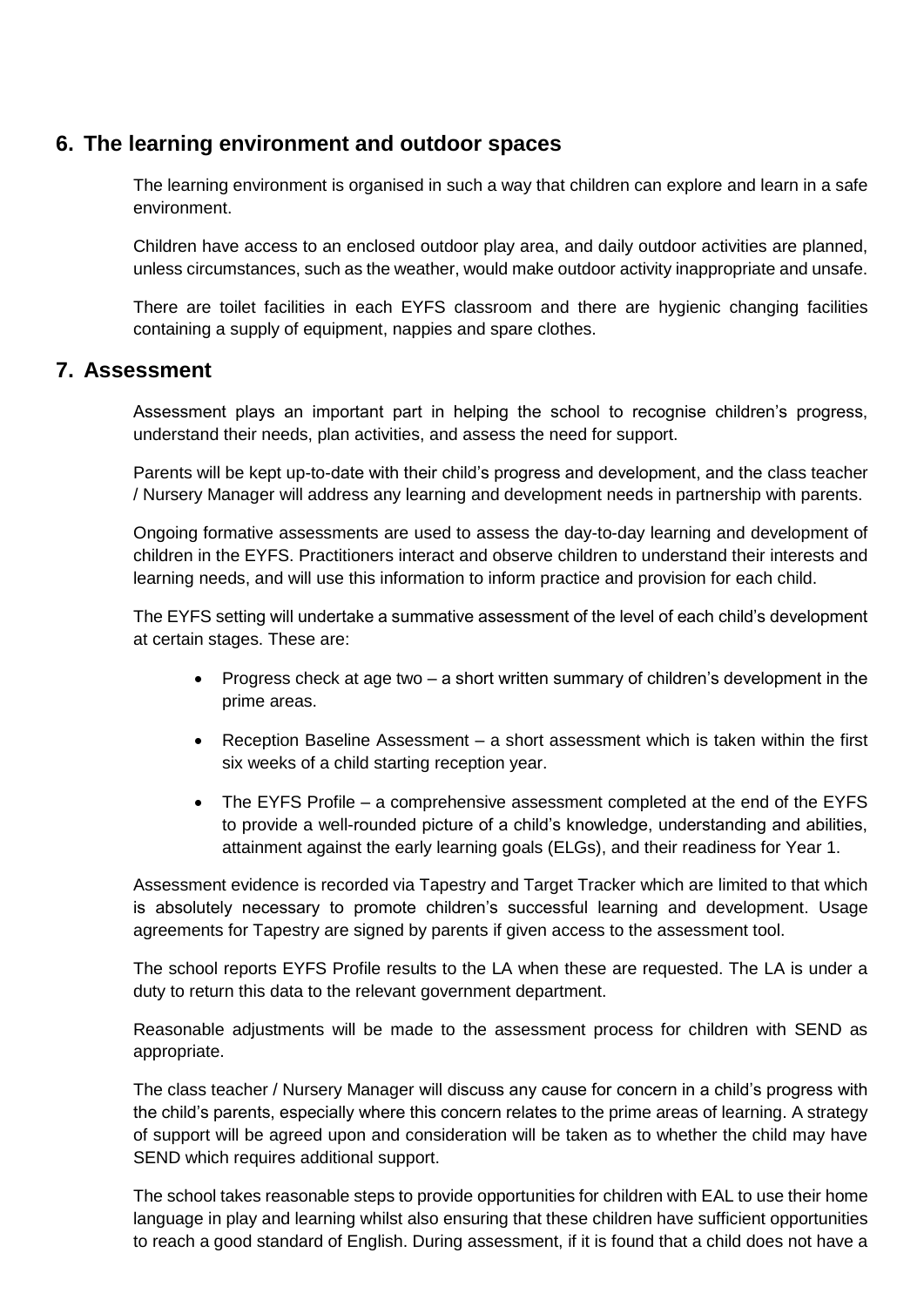strong grasp of English language, the EYFS lead will contact the child's parents to establish their home language skills to establish whether there is cause for concern about a language delay.

## <span id="page-10-0"></span>**8. Safeguarding and welfare**

It is important to us that all children in the school are 'safe'. We aim to educate children on boundaries, rules and limits and to help them understand why they exist. We provide children with choices to help them develop this important life skill. Children should be allowed to take risks, but need to be taught how to recognise and avoid hazards. We aim to protect the physical and psychological well-being of all children. (See Whole School Safeguarding Children Policy)

*"Children learn best when they are healthy, safe and secure, when their individual needs are met and when they have positive relationships with the adults caring for them."*

All necessary steps are taken to keep the children in our care safe and well, promoting good health, managing behaviour, ensuring that the premises, furniture and equipment are safe and suitable for purpose.

Any safeguarding or welfare issues will be dealt with in line with the Child Protection and Safeguarding Policy, and all members of staff in the EYFS are required to read this policy as part of their induction training

The DSL is responsible for safeguarding children and liaising with local children's services as appropriate. The deputy DSL will undertake the duties of the DSL in their absence, but overall responsibility for safeguarding will remain with the DSL. The DSL and deputy DSL will undertake child protection training as required.

The DSL is Mrs Amy Burkes. The deputy DSLs are: Mr. Adrian Hewitt, Miss Lisa Whittaker, Miss Russell and Mrs Rebecca Handley.

Staff will receive regular safeguarding training that enables them to understand the safeguarding policy and procedures, have up-to-date knowledge of safeguarding issues, and recognise signs of potential abuse and neglect.

Staff will ensure that records are maintained, policies and procedures are adhered to and the setting is managed to meet the children's stage of development and individual needs.

#### <span id="page-10-1"></span>**9. ICT lessons**

.

ICT lessons will be used to give children the opportunity to use technology, equip them for the demands of the developing digital world, and prepare them for the next step in their education. When teaching ICT and utilising technology, e.g. laptops and tablets, the school will have due regard for the ['Education for a Connected World'](https://www.gov.uk/government/publications/education-for-a-connected-world) framework when shaping what children are taught. The school aims to:

- Help children work more independently.
- Enable children to develop and enhance their work.
- Encourage children to collaborate on projects.
- Give children the skills and tools to access a wide range of information, ideas and cultures.
- Help children develop skills that can be used in other areas of the curriculum.
- Help children develop good control and coordination through using ICT equipment.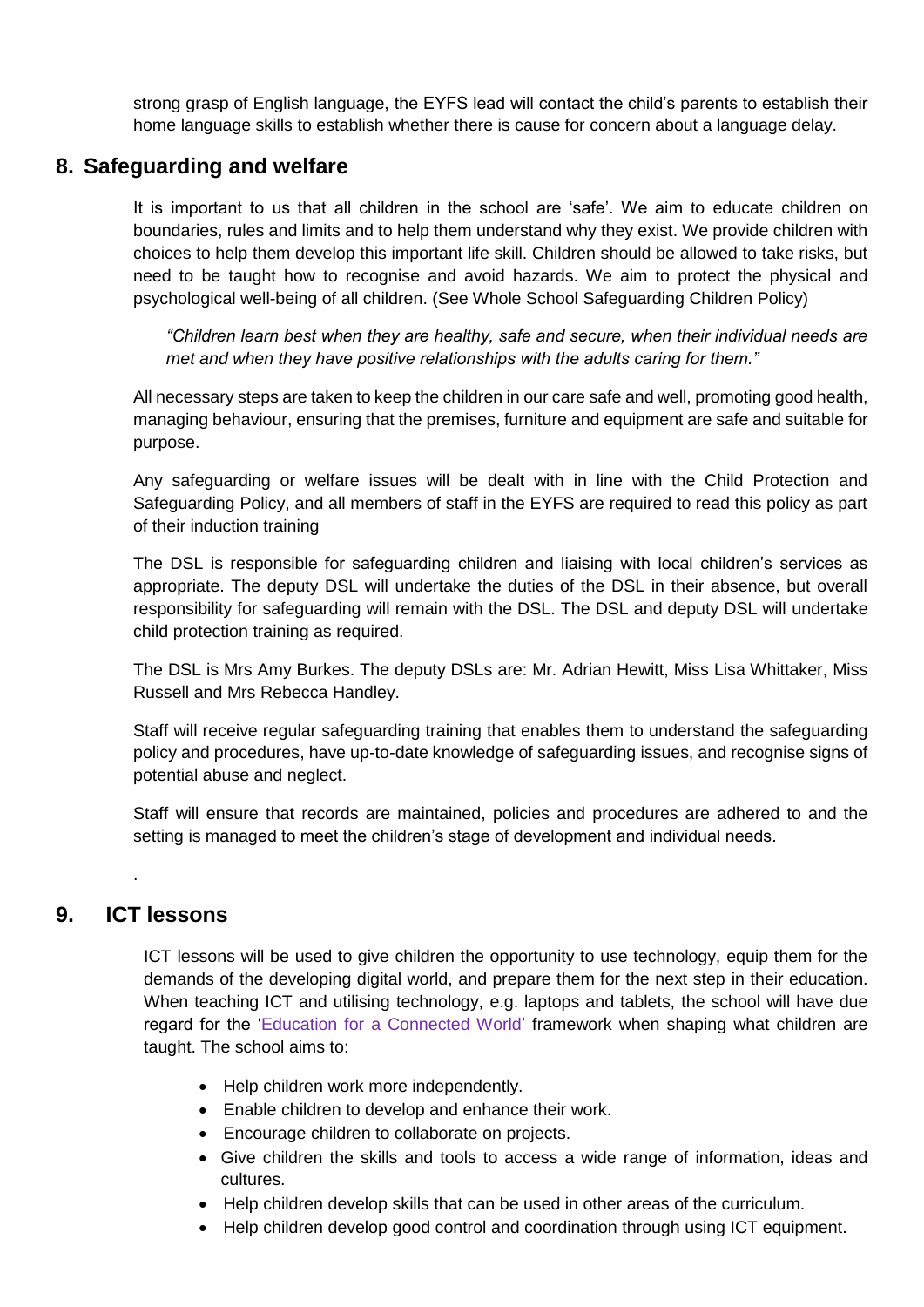Encourage children to represent their ideas, thoughts and feelings through technology.

In accordance with the DfE's ['Statutory framework for the early years foundation stage'](https://www.gov.uk/government/publications/early-years-foundation-stage-framework--2), all educational programmes offered by the setting, including ICT, will work towards the early learning goals (ELGs). This includes:

- **Communication and language**: ICT helps children to develop their self-expression confidence and skills, and allows them to speak and listen in a range of situations.
- **Physical development**: using interactive programmes, beebots, keyboards and touch screens helps children develop their coordination, control and movement.
- **Personal, social and emotional development**: technology gives pupils access to new ways to express their emotions and interact with others.
- **Literacy**: the internet gives children to access a vast range of media and materials.
- **Mathematics**: ICT enhances children's experiences of learning mathematics and improve their skills in counting, understanding and using numbers, calculating simple addition and subtraction problems, and describing shapes, spaces and measure.
- **Understanding the world**: children will be taught to use the internet to enhance their knowledge of people, places, technology and their physical environment.
- **Expressive arts and design**: interactive games, activities and materials will be used to encourage children to share their creativity and ideas.

Teachers will not use formative assessments for ICT, but will use summative assessments to help track children's progress. Resources will be shared fairly between pupils and, where needed, tasks and equipment will be adjusted to suit pupils' needs and abilities.

The Computing lead will be responsible for ensuring all staff and parents are aware of the setting's policy on using technology and teaching ICT.

Staff delivering the ICT curriculum will be responsible for:

- Encouraging pupils to apply their knowledge, skills and understanding of ICT in other areas of learning.
- Tailoring lesson delivery according to pupils' age and respective abilities.
- Working with the ICT technician to put reasonable adjustments in place to ensure all pupils can make use of the school's ICT equipment.
- Undertaking summative assessments to ensure the aims set out in this policy are being met.

• Keeping the EYFS lead and Computing informed about how the aims of the setting's ICT curriculum are being achieved.

 Supporting children through play and teaching to recognise how technology is used across their lives, such as in their home and school.

The Online Safety Policy will be adhered to at all times. This includes installing internet filters and antivirus software on all devices and ensuring pupils are supervised appropriately when using the internet. In the event of pupils accessing inappropriate content online, safeguarding procedures will be followed in accordance with the Child Protection and Safeguarding Policy.

## **10. Mobile phones and devices**

The use of mobile phones and other photography devices by staff members, parents, visitors and contractors and the use of images in and out of the early years learning environment procedures are addressed in the mobile phone, photography and Acceptable IT usage policy.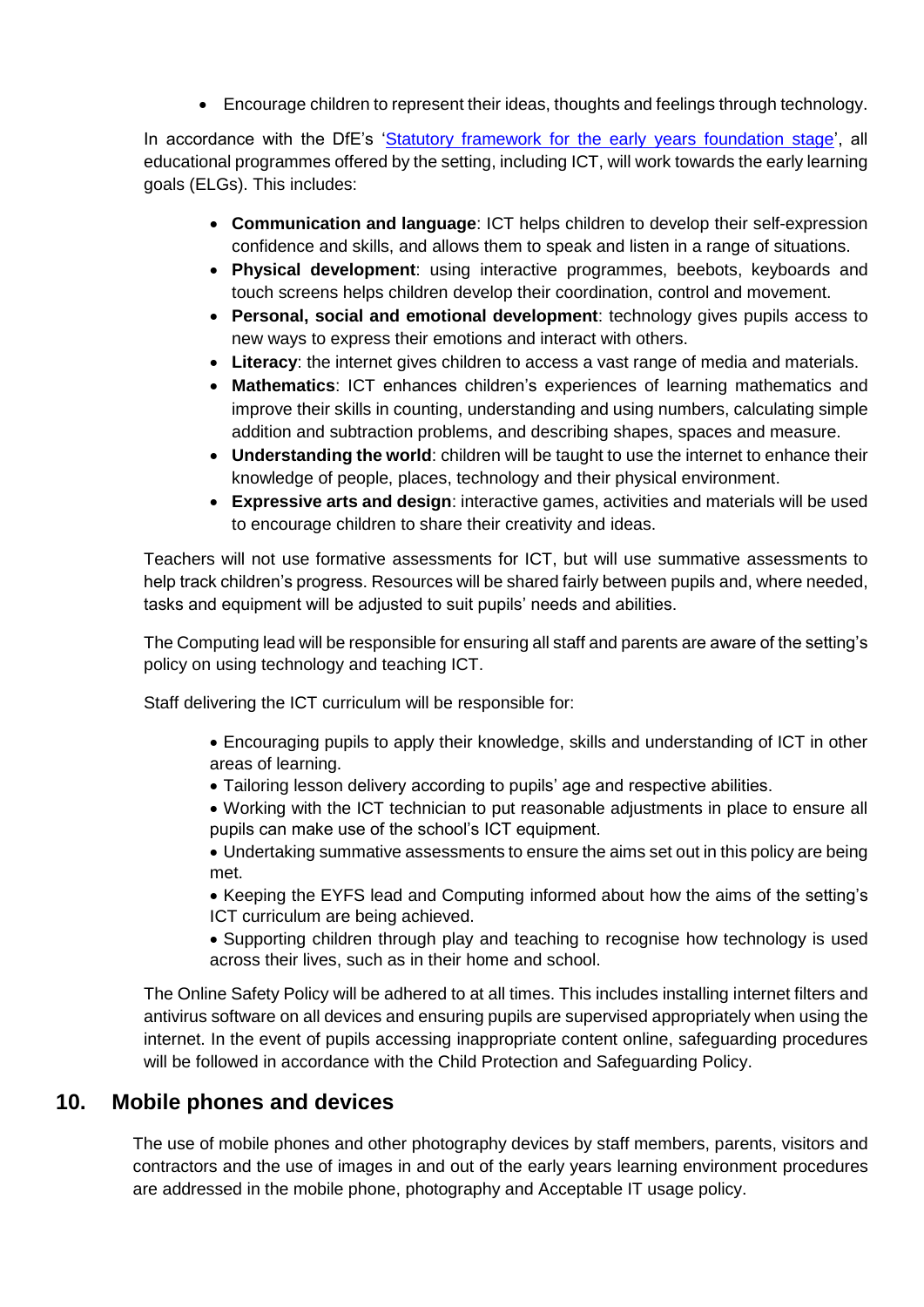Any concerns over photography images must be reported to the DSL, following the procedures outlined in the Child Protection and Safeguarding Policy.

## <span id="page-12-0"></span>**11. Health and safety**

The school will promote the good health of children in the EYFS, including the promotion of good oral health.

The class teacher or teaching assistant will report any accident or injury involving a child to their parents on the day it occurs, and any first-aid treatment administered to a child will also be reported to their parents. Accidents and injuries will be recorded in an accident book, located in each setting. The headteacher will report any serious accident, illness, injury, or death of a child whilst in the school's care to Ofsted as soon as is reasonably practicable, but within 14 days of the incident occurring. Local child protection agencies will also be notified.

First-aid boxes are located in all EYFS classrooms.

The Trust's Supporting Pupil's with Medical Conditions Policy outlines the procedures for administrating medicines. Training is provided for staff where the administration of medicine requires medical or technical knowledge. Only medicine prescribed to a child by a doctor, dentist, nurse or pharmacist will be administered. Prescription medicines, and non-prescription paracetamol suspension, are only administered to a child where written permission for that particular medicine has been obtained from the child's parent or carer. A written record is kept on consent forms each time a medicine is administered to a child and we inform the child's parents and/or carers on the same day.

Designated quiet areas and sleeping areas are identified in the setting.

Any food or drink provided to children is healthy, balanced and nutritious as outlined in the Food and Allergens Policy. The Headteacher will notify Ofsted of any incidents of food poisoning affecting two or more children within 14 days of the incident. Information about any dietary requirements, preferences, food allergies and any special health requirements a child has will be recorded. Fresh drinking water is available at all times.

Smoking is not permitted on the school premises.

The Health and Safety Policy outlines the full health and safety policies and procedures.

<span id="page-12-1"></span>The school has Fire Evacuation and Lockdown plans in place.

#### **12. Staff taking medication or other substances**

The Trust implements a zero-tolerance approach to drugs and alcohol misuse, as outlined in the Drug and Alcohol Policy.

The use of alcohol or any other substance that may affect the ability to care for children by a member of staff will not be tolerated. If there is a reason to believe a member of staff is under the influence of alcohol or any other substance, they will not be allowed to work directly with children and further action will be taken.

Any member of staff taking medication which may affect their ability to care for children will seek medical advice. Staff will only be allowed to work directly with the children if it is confirmed that the medication is unlikely to impair their ability to look after children properly.

Any medication used by staff is securely stored in the school office.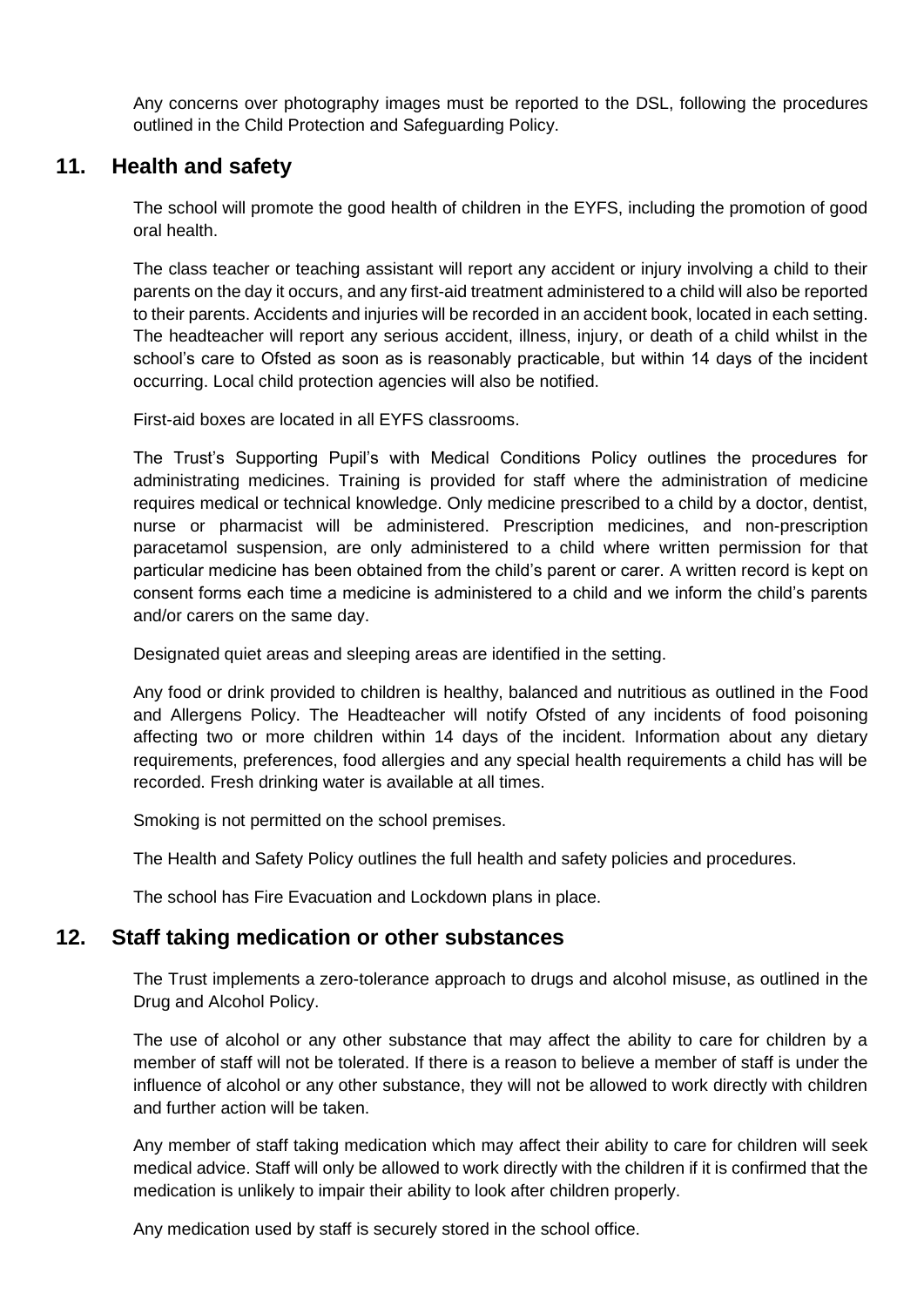# <span id="page-13-0"></span>**13. Staffing**

A robust Recruitment Policy is in place, which aims to ensure that members of staff employed in the EYFS are suitable.

Upon employment, all EYFS staff receive induction training to ensure that they understand their roles and responsibilities, including information about emergency evacuation procedures, safeguarding, child protection and health and safety.

Staff will be supported to undertake the appropriate training and professional development to ensure children receive the best quality learning experience.

All members of staff who have contact with children and families will be supervised by an appropriate senior member of staff. The supervision will provide opportunities for staff to:

- Discuss any issues, particularly concerning the development or wellbeing of children, including any child protection concerns.
- Identify solutions to address issues.
- Receive coaching to improve their effectiveness.

The Nursery Manager/Qualified Teacher holds at least a full and relevant level 3 qualification alongside at least two years' experience working in an early years setting. In their absence, the Headteacher will ensure fully EYFS qualified cover. At least half of the other EYFS staff hold a full and relevant level 2 qualification.

There will be at least one member of staff on the nursery premises at all times who has a current paediatric first-aid (PFA) certificate. Any member of staff who has sole responsibility for looking after a group of children will also hold a PFA certificate. From 2019, all newly qualified staff with a level 2 or 3 qualification will be PFA trained. Training will be renewed every three years. The list of staff who hold PFA certificates can be found on Smartlog.

The school provides a staffing ratio in line with the safeguarding and welfare requirements set out in the 'Statutory framework for the Early Years Foundation Stage'. Only members of staff with level 2 English and maths qualifications will count towards the staffing ratios at level 3.

Epworth education Trust ensure all its schools adopts the following staffing ratios:

- For children aged two, there is one member of staff for every four children. At least one staff member holds a full and relevant level 3 qualification, and at least half of the other staff members hold full and relevant level 2 qualifications.

For children aged three and over:

- Where a staff member with qualified teacher status (QTS), early years professional status, or another suitable level 6 qualification is working directly with the children, there is one member of staff for every 13 children, and at least one other member of staff holds a full and relevant level 3 qualification.
- Where a member of staff does not hold QTS, early years professional status, or another suitable level 6 qualification, there is one member of staff for every eight children. At least one staff member holds a full and relevant level 3 qualification, and at least half of all other staff hold a full and relevant level 3 qualification.

For children in Reception classes

- Class sizes will be limited to 30 pupils per school teacher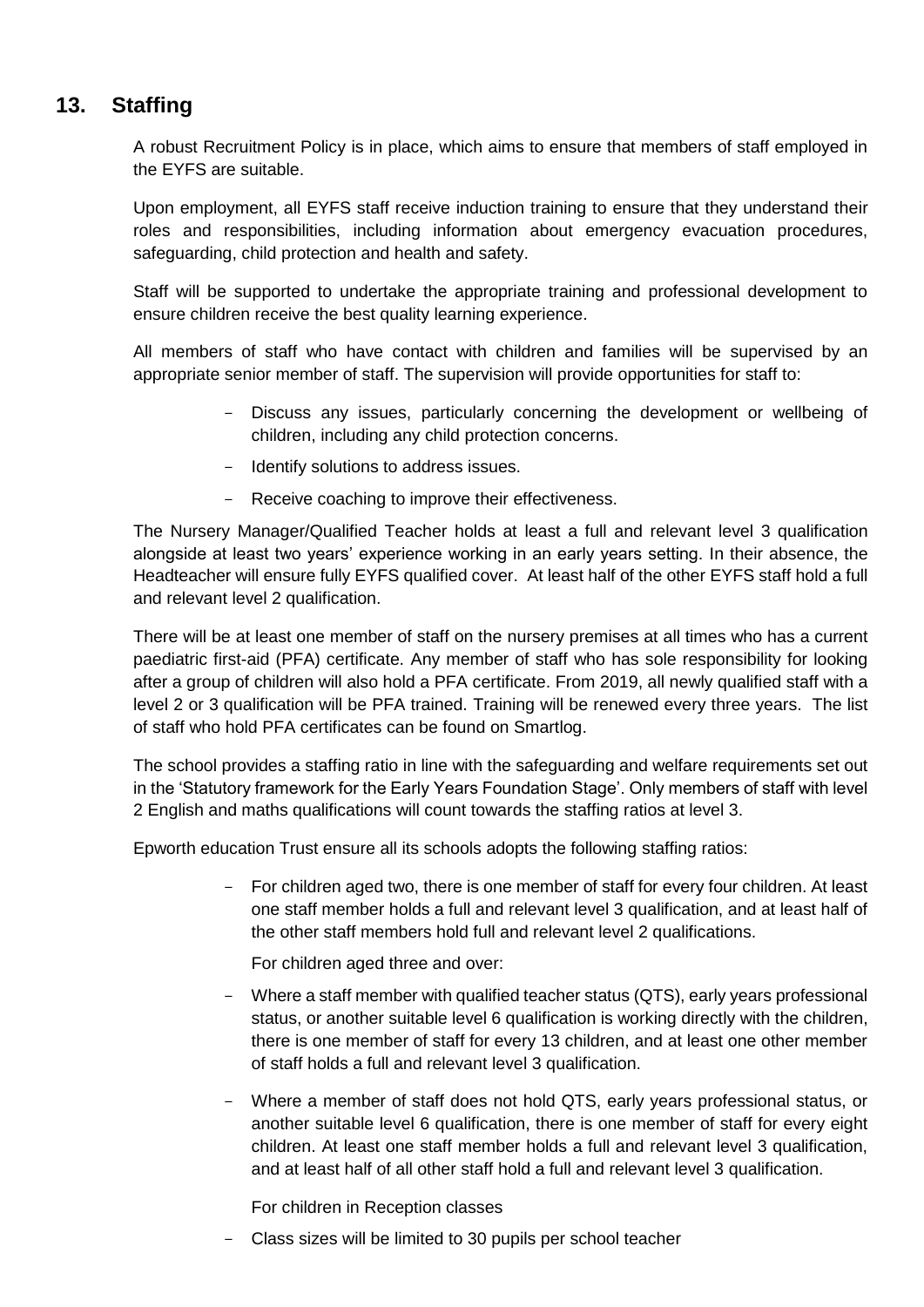Only under exceptional circumstances, and where the quality of care and safety of children is maintained, will changes be made to the ratios. Parents will be informed about staffing arrangements and, when relevant and practical, will be involved in staffing arrangement decisions.

It is the role of all staff within each setting to ensure that every child's care is tailored to meet their individual needs. The school will inform parents of which staff will be working in each EYFS setting.

## <span id="page-14-0"></span>**14. Information and records**

Information is stored in line with the UK GDPR and the Data Protection Act 2018, and with regard to the school's Data Protection Policy.

The following information is recorded for each child:

- The child's name and date of birth
- The name and address of every parent or carer who is known to the school, and which parent or carer the child normally lives with
- The emergency contact details of the child's parent or carer
- Funding arrangements

The following information about the school is recorded:

- The school's name, address and telephone number
- The school's certificate of registration
- The name, address and telephone number of anyone who will regularly be in unsupervised contact with the children
- A daily record of the names of the children being cared for in the school, their hours of attendance, and the names of each child's key person

The following information is made available to parents:

- The school's privacy notice for parents and pupils
- How the school delivers the EYFS and how parents can access more information
- The daily routine and the activities offered in the school's EYFS and how parents can assist their child's learning at home
- How the school's EYFS supports children with SEND
- Details of the food and drink provided to the children
- Information about the policies and procedures in place in the school's EYFS

Ofsted will be notified if there are any changes to the following:

- The address of the school
- The school's contact details
- The hours during which care is provided
- Any significant event which is likely to affect the suitability of the school or any person who cares for, or is in regular contact with, children to look after children

## <span id="page-14-1"></span>**15. Parental involvement**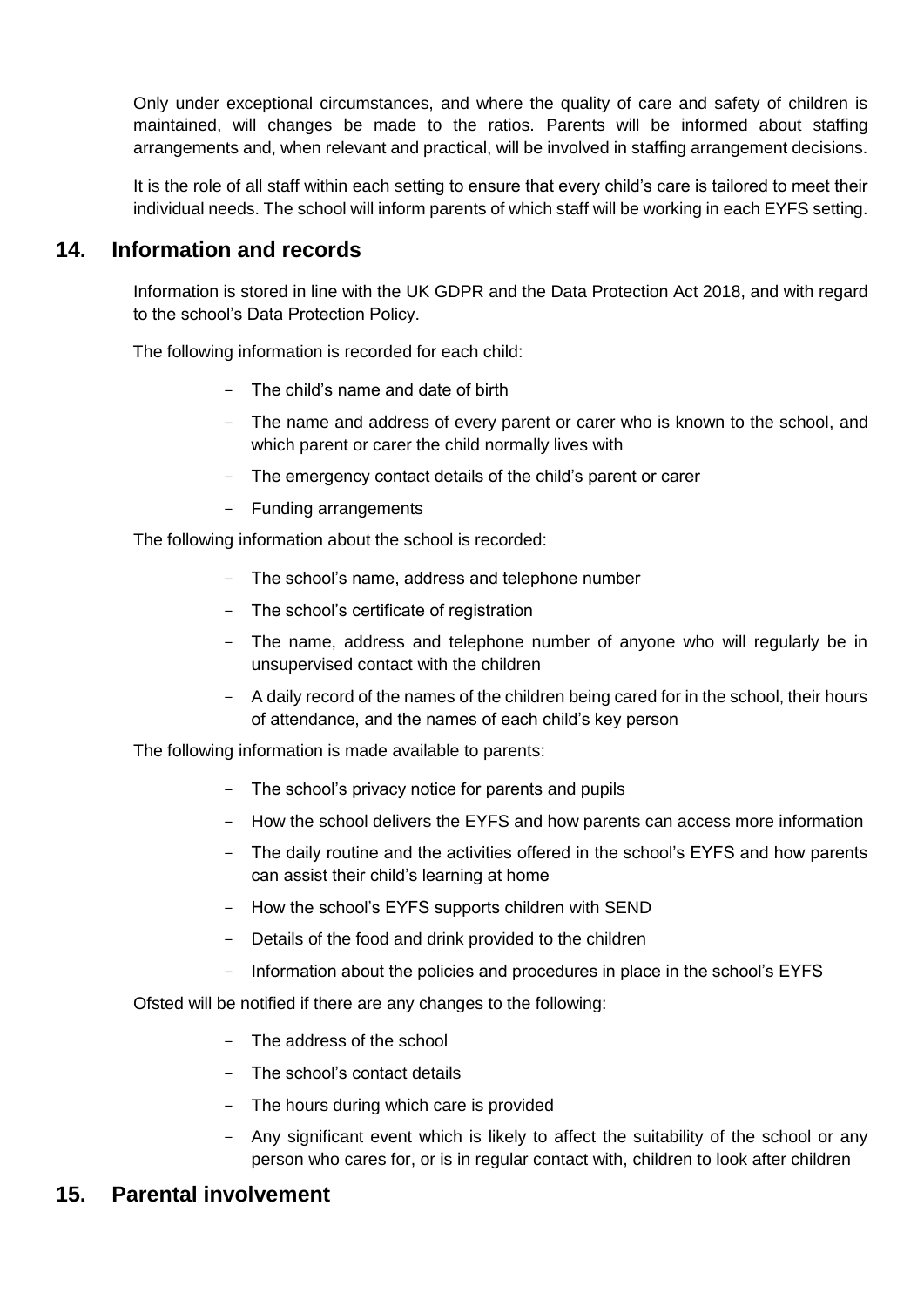We firmly believe that the EYFS cannot function without the enduring support of parents. We recognise that children learn to be strong, confident and independent from being in secure relationships. We aim to develop caring, respectful, professional relationships with the children and their families.

We recognise that parents are children's first and most enduring educators and we value the contribution they make. We recognise the role that parents have played, and their future role, in educating the children. We do this through:

- Talking to parents about their child before their child starts in our school or nursery;
- Offering children the opportunity to spend an hour session in the setting before starting Nursery;
- Inviting parents to an intake meeting the half term before their child starts the Pre-school.
- Offering children the opportunity to spend a morning or afternoon session in Reception (on Moving Up day) before starting school;
- Supporting children through the transition from pre-school to Reception through a phased approach - with the children having a staggered start across the first few days. This is also to support staff and parents in getting to know each other as well as the children.
- Inviting all Reception parents to an induction meeting during the term before their child starts school and to a Curriculum Parents' Meeting during the first half term of the child's Reception teacher in order to detail how we aim to work with their child particularly in relation to reading and phonics;
- Sending a report on their child's achievement and progress at the end of their time in preschool and Reception;
- Arranging a range of activities throughout the year that encourage collaboration between child, school and parents: E.g. Family Assemblies, school visits, parental workshops, stay and play sessions.
- Ensuring all parents know that their child's teacher and teaching assistant are their key workers

Parents are invited to two parents' evenings; however, the school has an open-door policy and parents are welcome to talk to teachers at the start and end of the school day or communicate to staff via Tapestry.

Parents are asked to sign permission slips for any visits out of school, use of photographs of their child and using the internet at school. Parents are also asked to complete admission forms, nursery contracts, a medical form and to write a brief synopsis about their child to help the school to understand their character and personality.

## <span id="page-15-0"></span>**16. Transition periods**

The following process is in place to ensure children's successful transition to Reception class: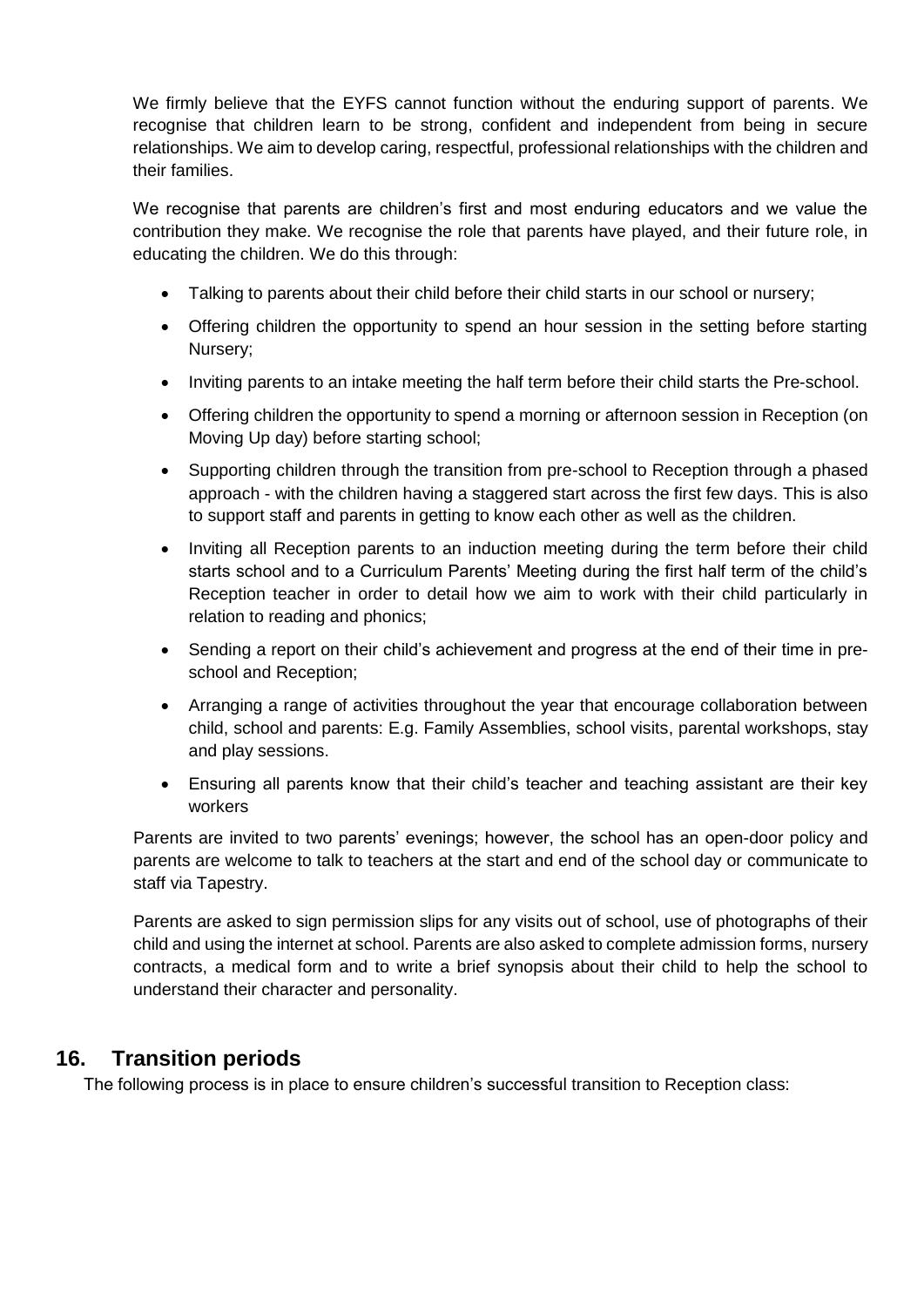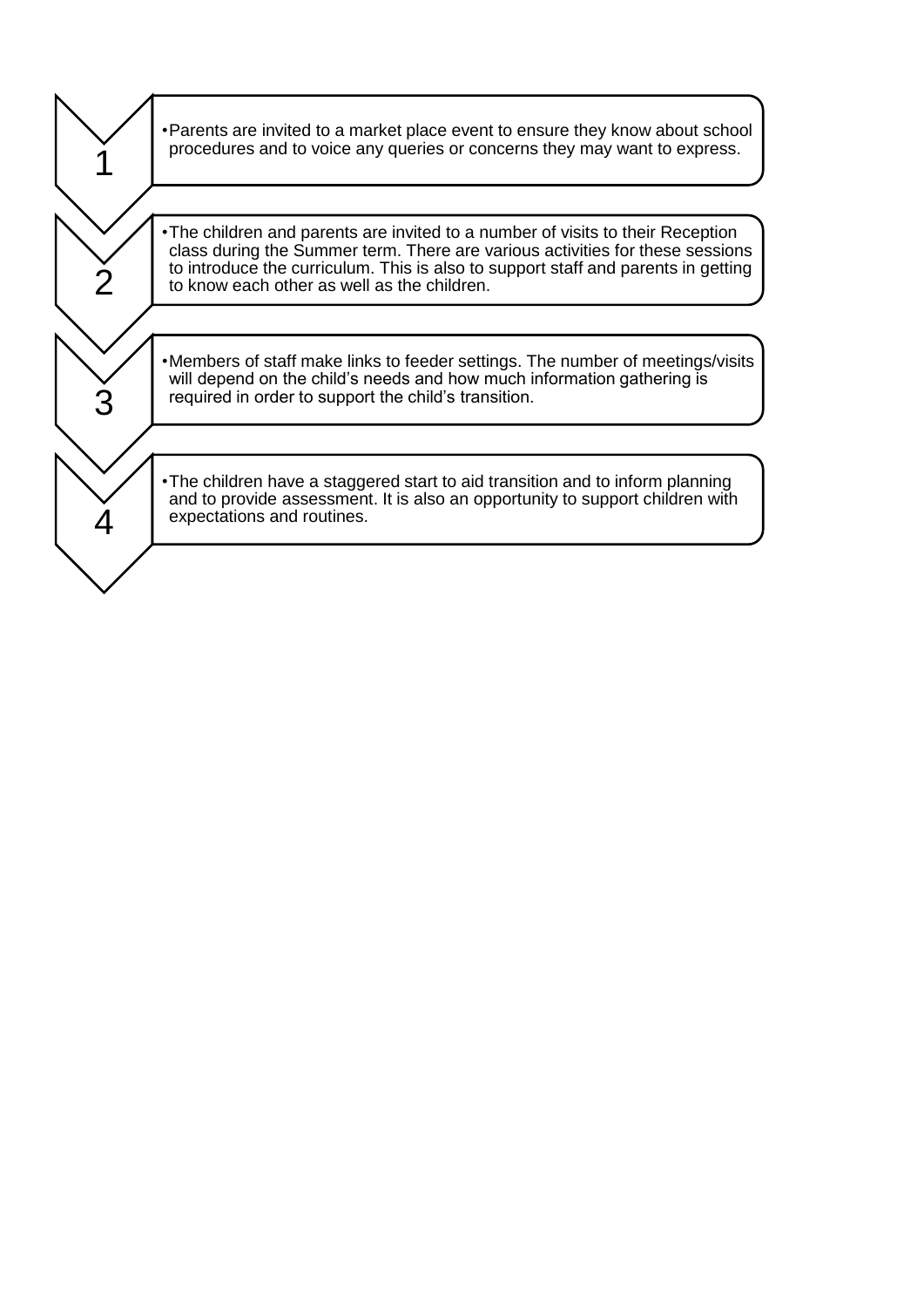The following process is in place to ensure children's successful transition to Key Stage 1:



## <span id="page-17-0"></span>**17. Monitoring and review**

- a. This policy is reviewed annually by Trustees and adapted and adopted by the school local advisory board.
- b. Any changes made to this policy will be communicated to all members of staff.
- c. All members of staff directly involved with the EYFS are required to familiarise themselves with all processes and procedures outlined in this policy as part of their induction.
- d. The next scheduled review date for this policy is Autumn 2022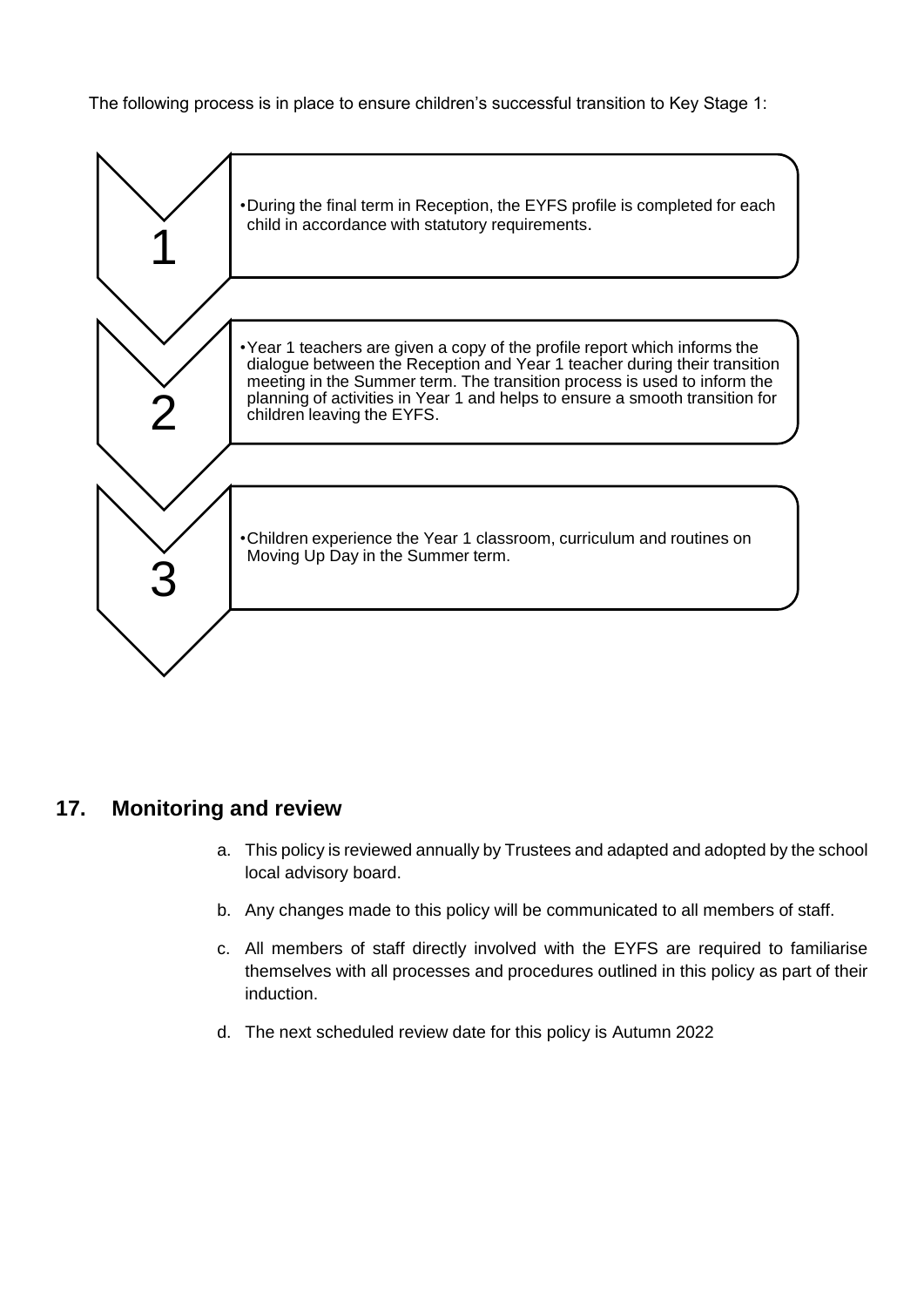## **Appendix 1**

Bedford Hall Methodist Primary recognises that pupils should be rewarded for their display of positive behaviour. Praise is paramount and the school has a robust and effective Positive Behaviour Policy to ensure children in our care are encouraged and rewarded.

In our EYFS classes, we will use the following rewards for displaying good behaviour:

- Class Dojo points in Reception
- Effort o meters
- Certificates/ notes home
- Communication to parents via Tapestry
- Verbal praise shared with child and other children
- Stickers

Sanctions are consistent and in line with the Positive Behaviour Policy but adapted to suit the age and stage of children in the setting.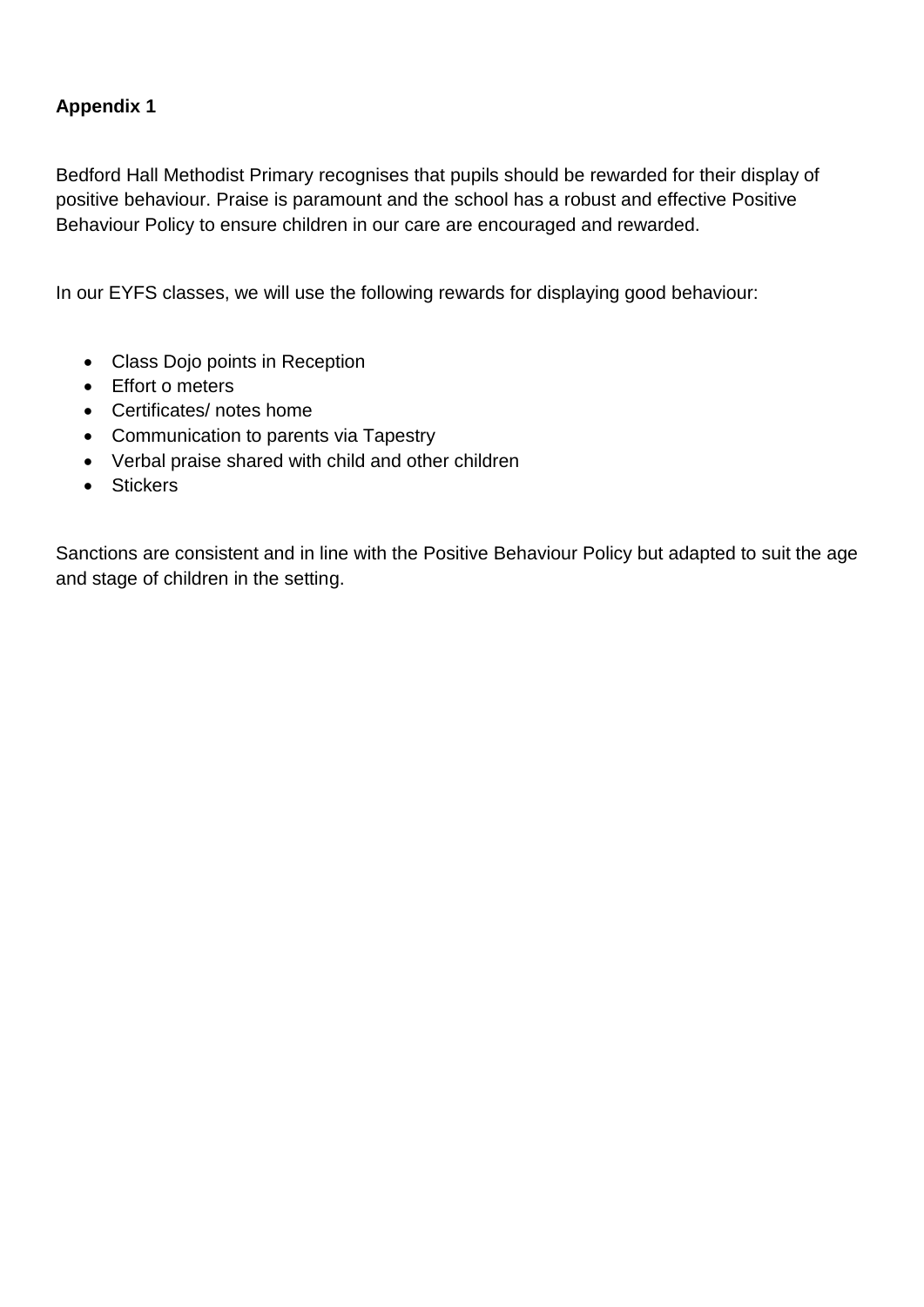## **Appendix 2**

## **Staffing and Qualifications**

#### **2 Year Old Nursery Provision**

#### **Mrs Sophie Tague**

• Nursery Manager (HLTA EYFS)

#### **Miss Rebecca Handley** (L3 EYFS)

• Deputy Nursery Manager

#### **Mrs Sharon Williams** (L3 EYFS)

Teaching Assistant Level 2

## **3 and 4 Year Old Nursery**

## **Mrs Victoria Hailwood** (BA Hons, PGCE and QTS)

• Teacher

## **Mrs Tracy Beatty** (BA Hons, PGCE and QTS)

• Teacher

## **Miss Julie Merga** (L3 EYFS)

• Teaching Assistant Level 3

## **Reception Class**

## **Miss Megan Bishop** (BA Hons, PGCE and QTS)

• Teacher

#### **Mrs Gayle Taylor** (HLTA EYFS)

• Teaching Assistant Level 3

#### **Miss Rachel Dootson**

• Teaching Assistant Level 2

#### **DSL – Mrs Amy Burkes**

**DSL Deputies – Mr Adrian Hewitt, Miss Lisa Whittaker, Mrs Rebecca Handley and Miss Leann Russell.**